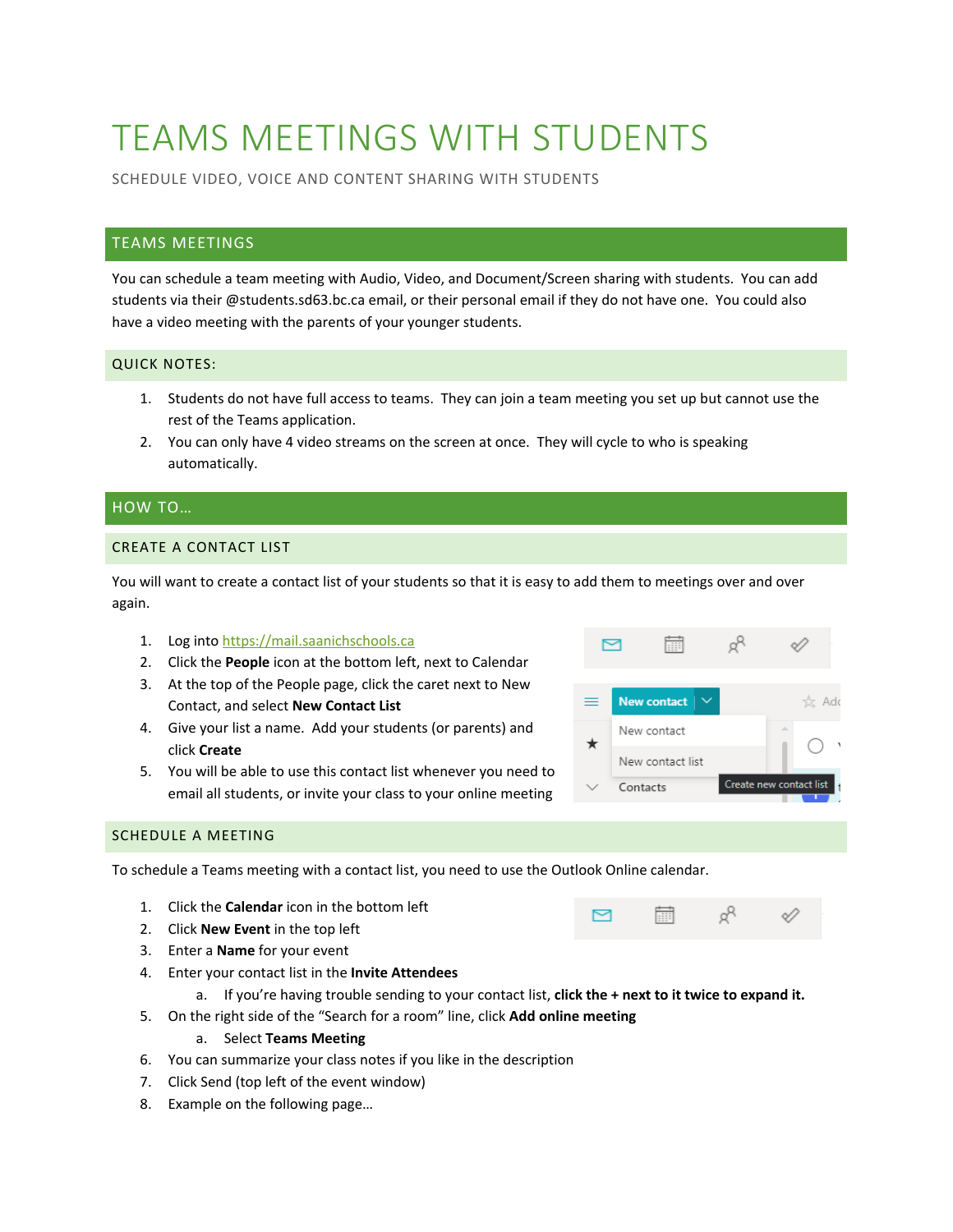|                | Calendar $\sim$                                                                                                                                        |                      |
|----------------|--------------------------------------------------------------------------------------------------------------------------------------------------------|----------------------|
|                | <b>iii</b> Discard $\Box$ Scheduling Assistant $\Box$ Busy $\lor$ $\Diamond$ Categorize $\lor$ $\Box$ Response options $\lor$<br>$\triangleright$ Send |                      |
| M              | <b>My Online Class</b>                                                                                                                                 |                      |
| Ά              | ML My Students List X<br>Optional                                                                                                                      |                      |
|                | <b>Q</b> All day $\left($<br>2020-04-06<br>酾<br>$\vee$ to 11:30 PM $\vee$<br>9:30 PM                                                                   |                      |
|                | Free: No time suggestions found.Open Scheduling Assistant                                                                                              |                      |
| C              | Repeat: Never $\vee$                                                                                                                                   |                      |
| $\circledcirc$ | Add online meeting $\,\vee\,$<br>Search for a room or location                                                                                         |                      |
| ₩              | Skype meeting<br>Remind me: 15 minutes before $\vee$<br><b><i>i</i></b> Teams meeting                                                                  | <b>Teams meeting</b> |
| ≡              | Today we will learn about using Teams!                                                                                                                 |                      |
|                | G                                                                                                                                                      |                      |

#### MANAGE A TEAM MEETING

The best way to run an online teams meeting is from a laptop or desktop computer, using the installed application, not just the web app. The following directions will assume you have installed Teams for Desktop.

| TO SEE the menu below, which allows you to control the meeting, move your mouse over the vid |    |             |                           |    |  |        |
|----------------------------------------------------------------------------------------------|----|-------------|---------------------------|----|--|--------|
|                                                                                              | га | $\boxed{1}$ | $\bullet \bullet \bullet$ | E. |  | People |

- Anti below, which allows you to control the meeting, move your mouse over the video stream.
	- 1. Team meetings can be noisy with lots of participants. As a presenter you can mute participants. Click the **"People"** icon next to the **"hang up"** icon in the bar to pull up a list of participants. You can Mute All, or click the … next to a participant to mute them individually. **If you mute a participant, only THEY can un-mute themselves.**
	- 2. A video meeting will show the 4 most recent speakers on the screen. This cannot be adjusted, and will cycle based on who is speaking.
	- 3. A video meeting includes a **chat** You may ask your participants to ask questions via the chat instead of by voice. Open the chat to keep track of conversations by clicking the "**Speaking Bubble"** icon next to the **…** in the menu